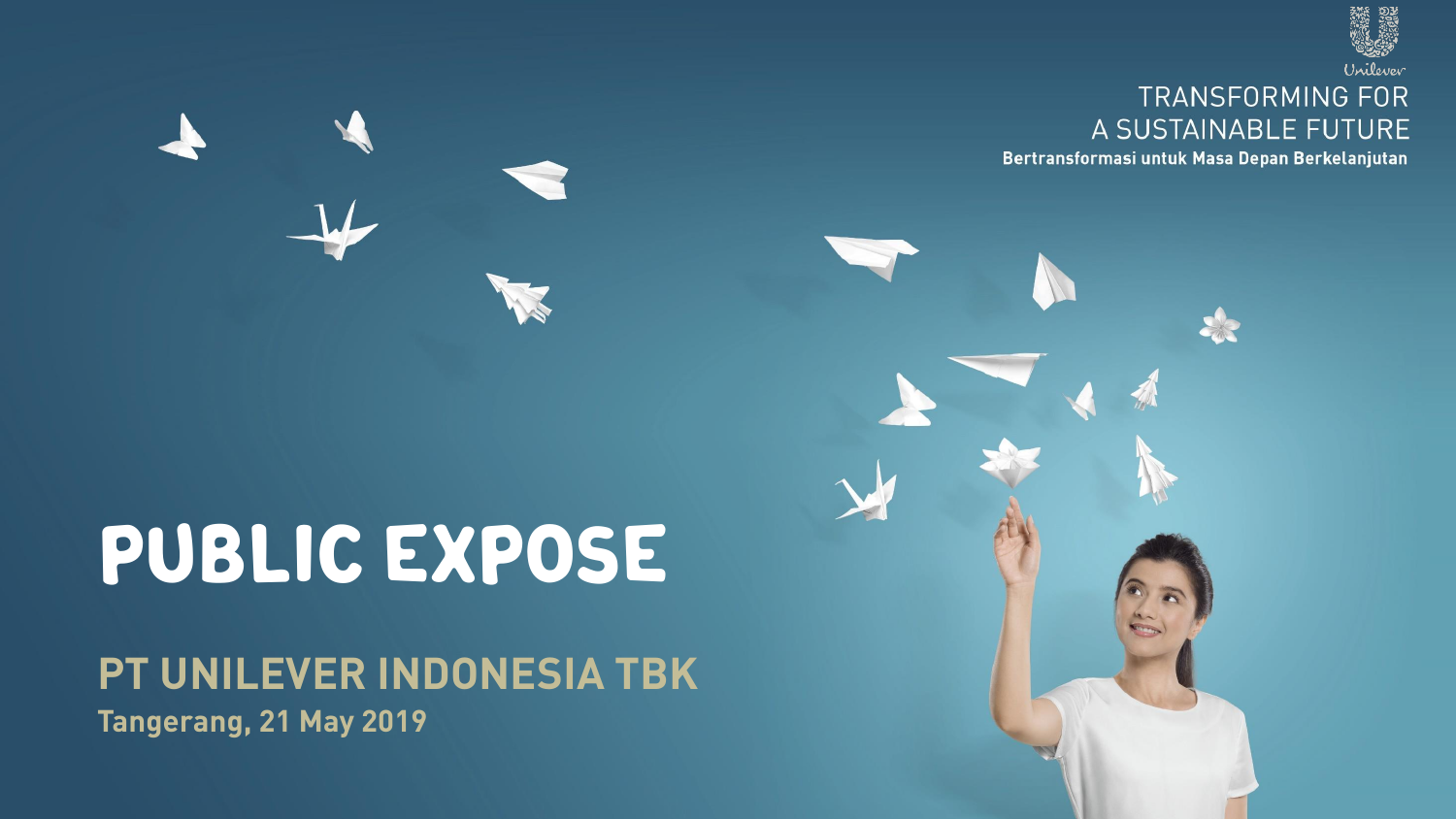### **SUMMARY RESULT OF 2019 AGMS**



#### **First Agenda**

Ratification of Financial Statement and Annual Report 31 December 2018



#### **Second Agenda**

Determination of the appropriation of the profit of the Company;

- Interim dividend Rp410/share (paid in 5 Dec 2018)
- Final Dividend Rp775/share (to be paid before 18 Jun 2019)



Reappointment of external auditor for Financial Statement 31 Dec 2019

- Public accountant: Kartika Singodimejo, S.E., CPA
- Public Accounting Firm: Siddharta Widjaja & Rekan, the member of KPMG



#### **Fourth Agenda**

Changes in the composition of the Company's BoD and BoC:

- Appointment Deborah Herawati Sadrach as member of BoC,
- Resignation of Mr. Vikas Gupta from his position as Director of the Company,
- Appointment Mrs. Veronika Utami as member of BoD,
- Appointment Mrs. Sri Widowati as member of BoD,
- Change the nomenclature of the position of the Independent Director to the position of Director.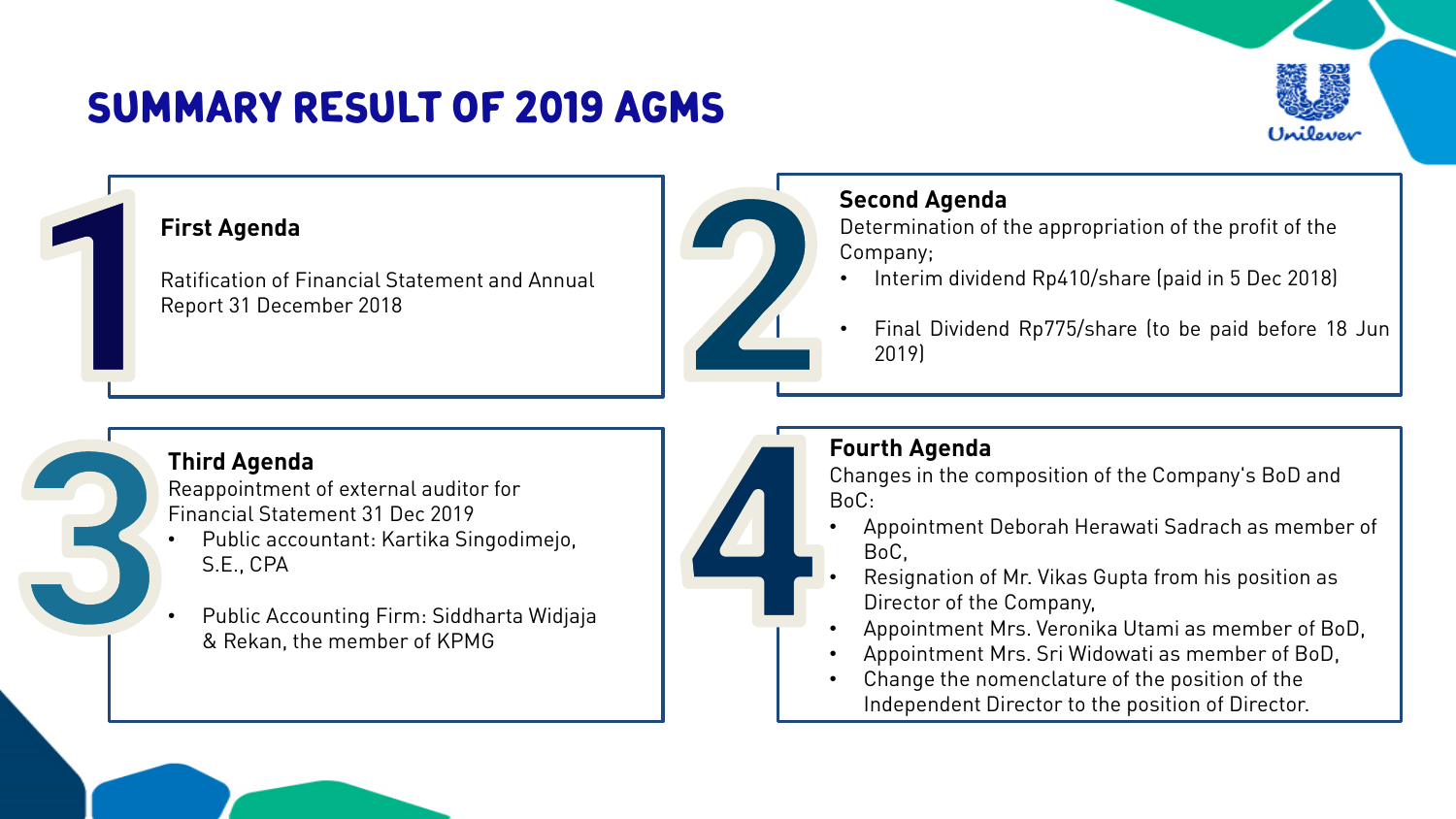### **SUMMARY RESULT OF 2019 EGMS**



#### **First Agenda**

Approval of the plan to change the Company's core business activity, in the form of adding new business sector, namely lease of office space.



#### **Second Agenda**

Approval of the plan for amendment to Article 3 of the Company's Articles of Association in regard to the plan to add the Company's new business sector and editorial changes to the description of the Company's business activities.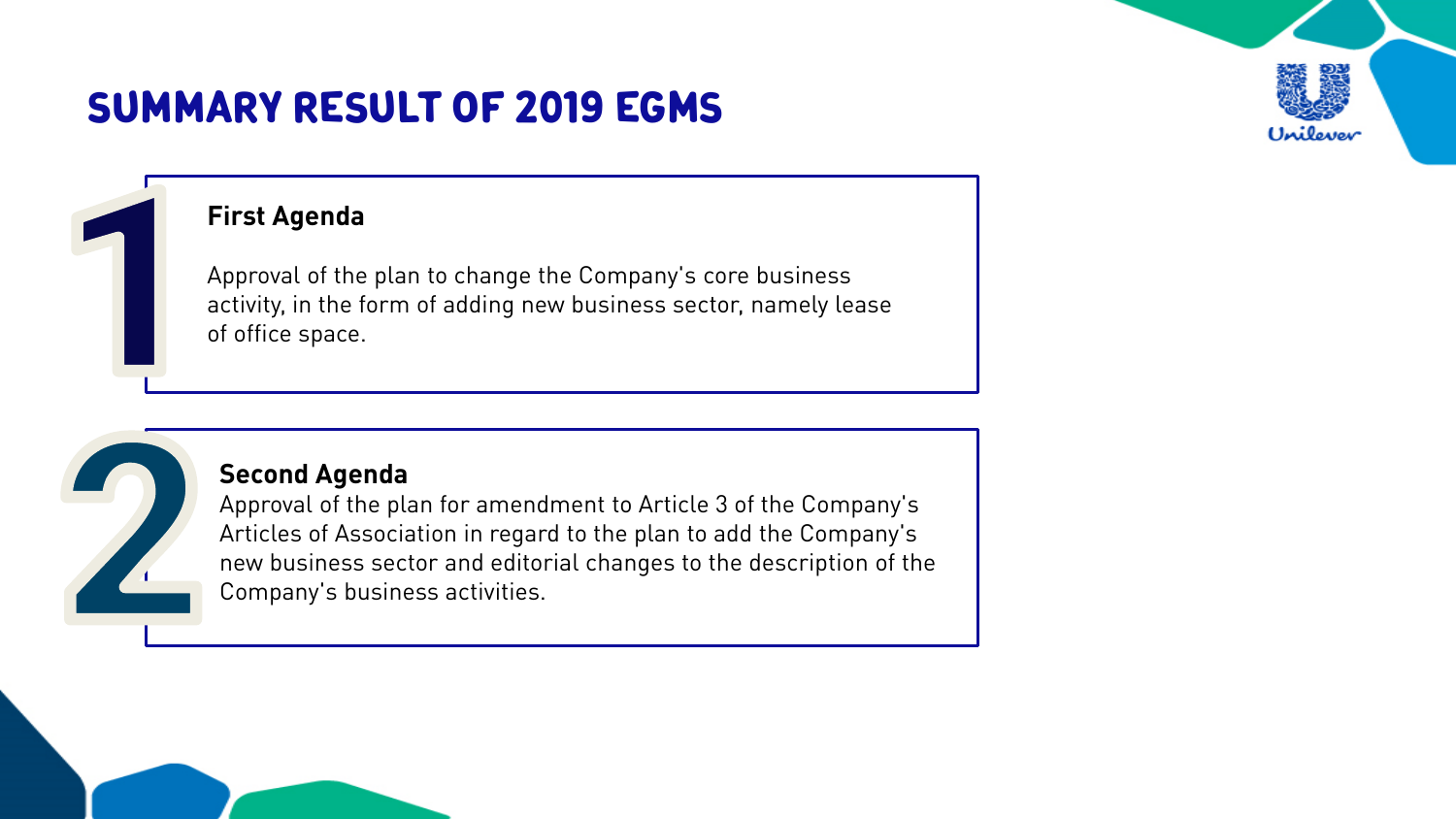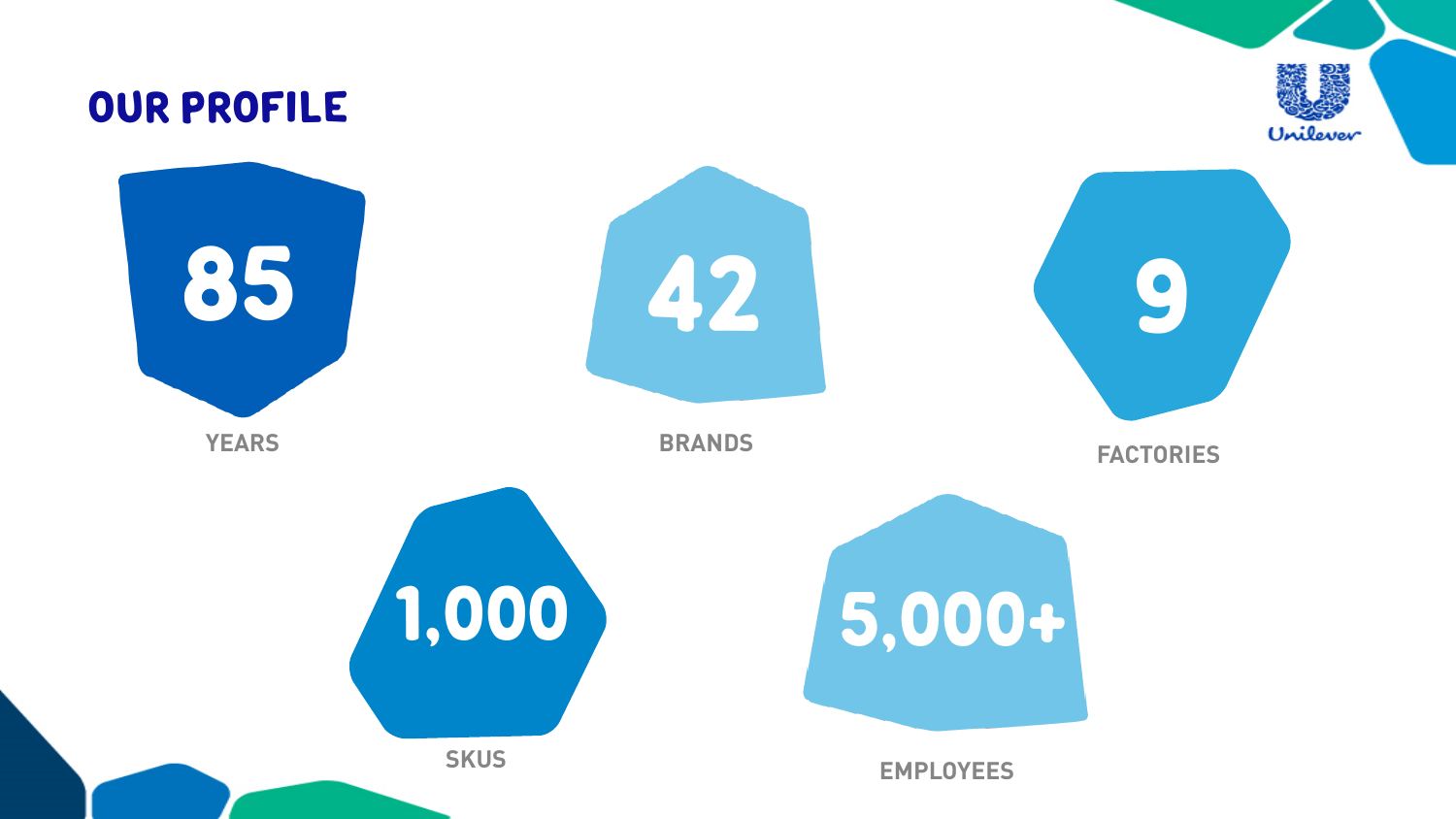### **SHAREHOLDING STRUCTURE**





**15% Public** 1,145,122,500 number of shares

## **85%**

#### **Unilever Indonesia Holding B.V.**

6,484,877,500 number of shares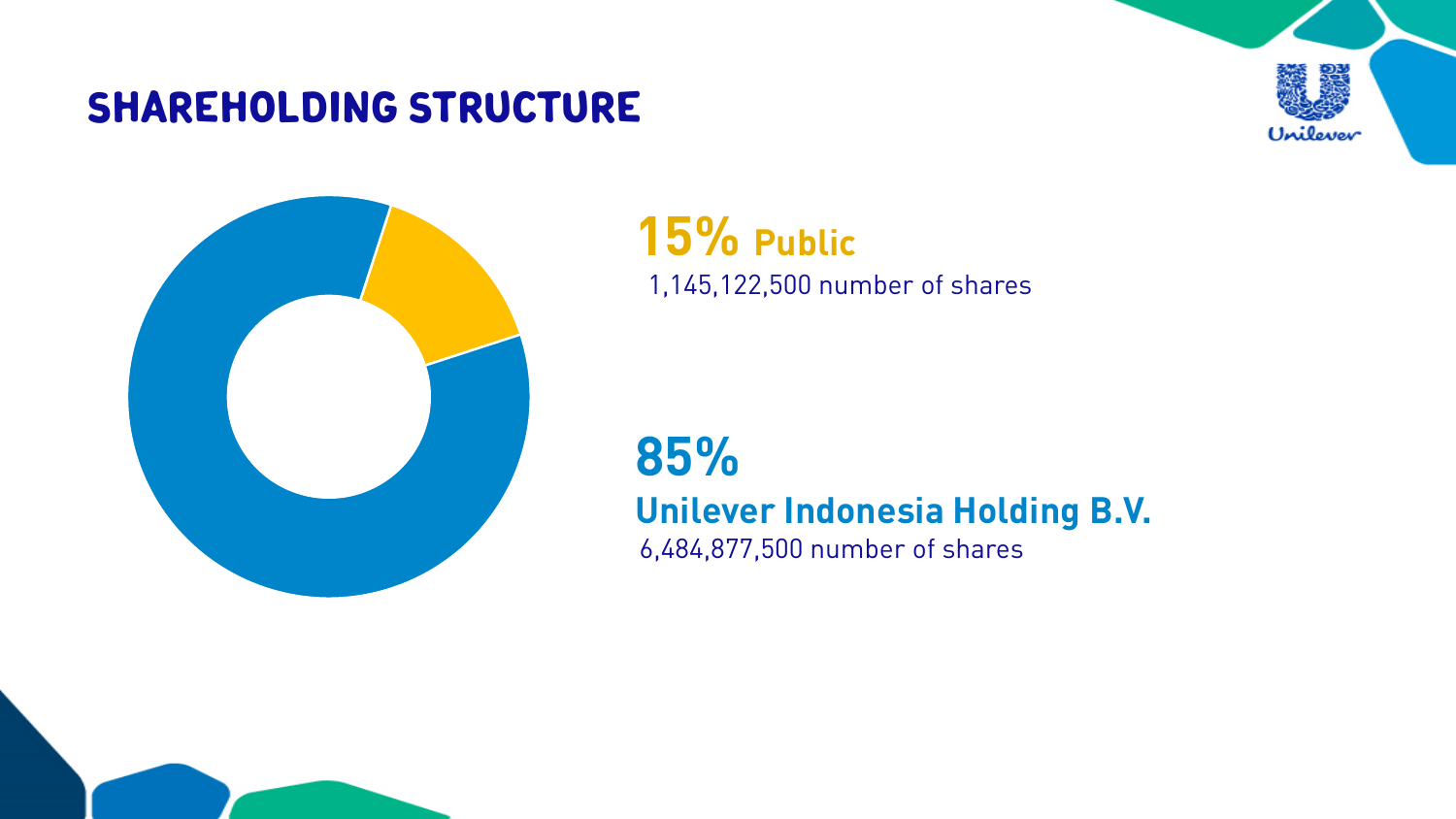### **2018 HIGHLIGHTS**







#### **Portfolio Transformation**

**70 INNOVATIONS LAUNCHED**

**Future Capabilities**





**Digital Logistic**

**Diversity & Inclusion**

**Real Time Precision Marketing**

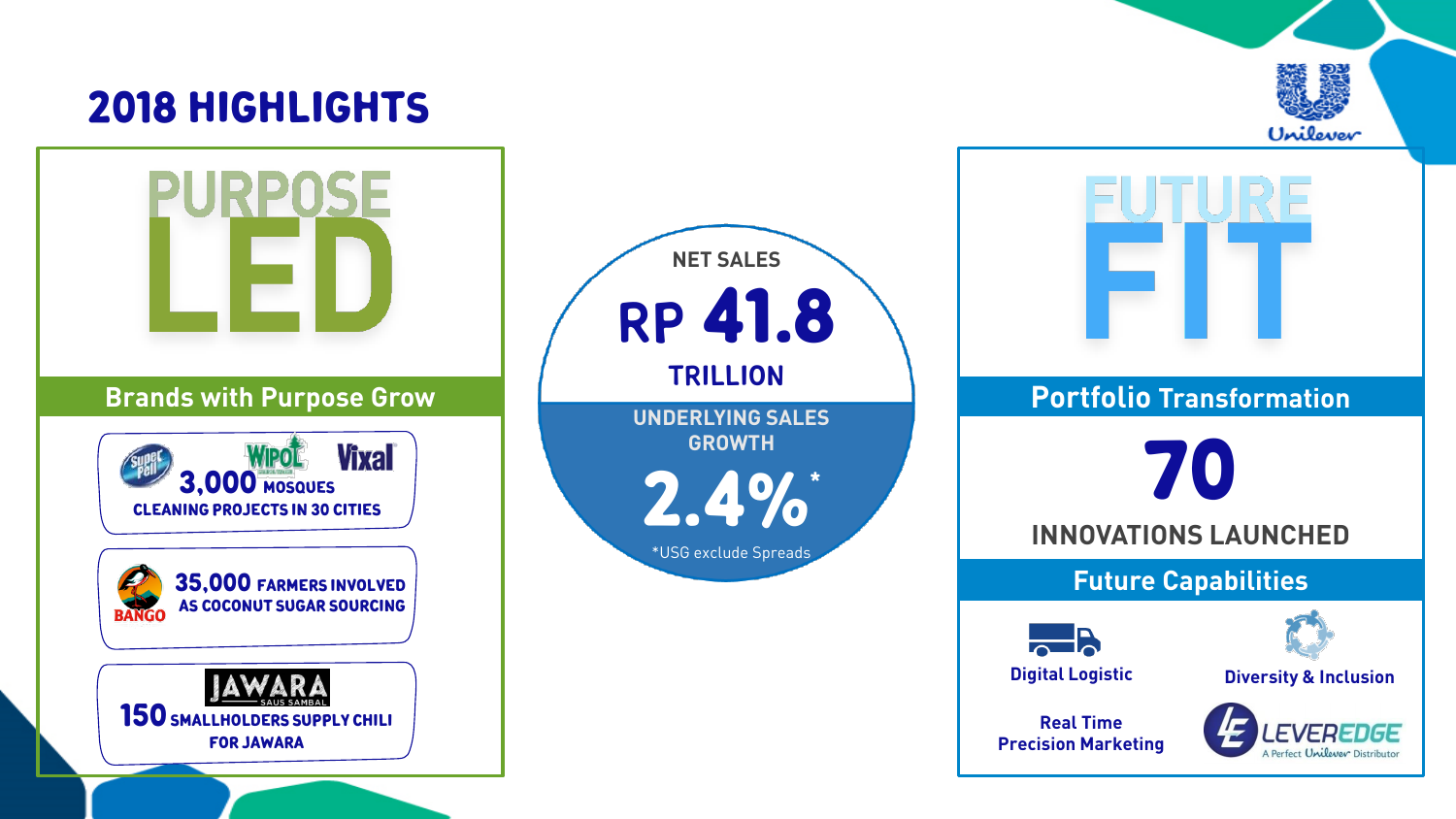

### **2018: A TALE OF TWO HALVES**



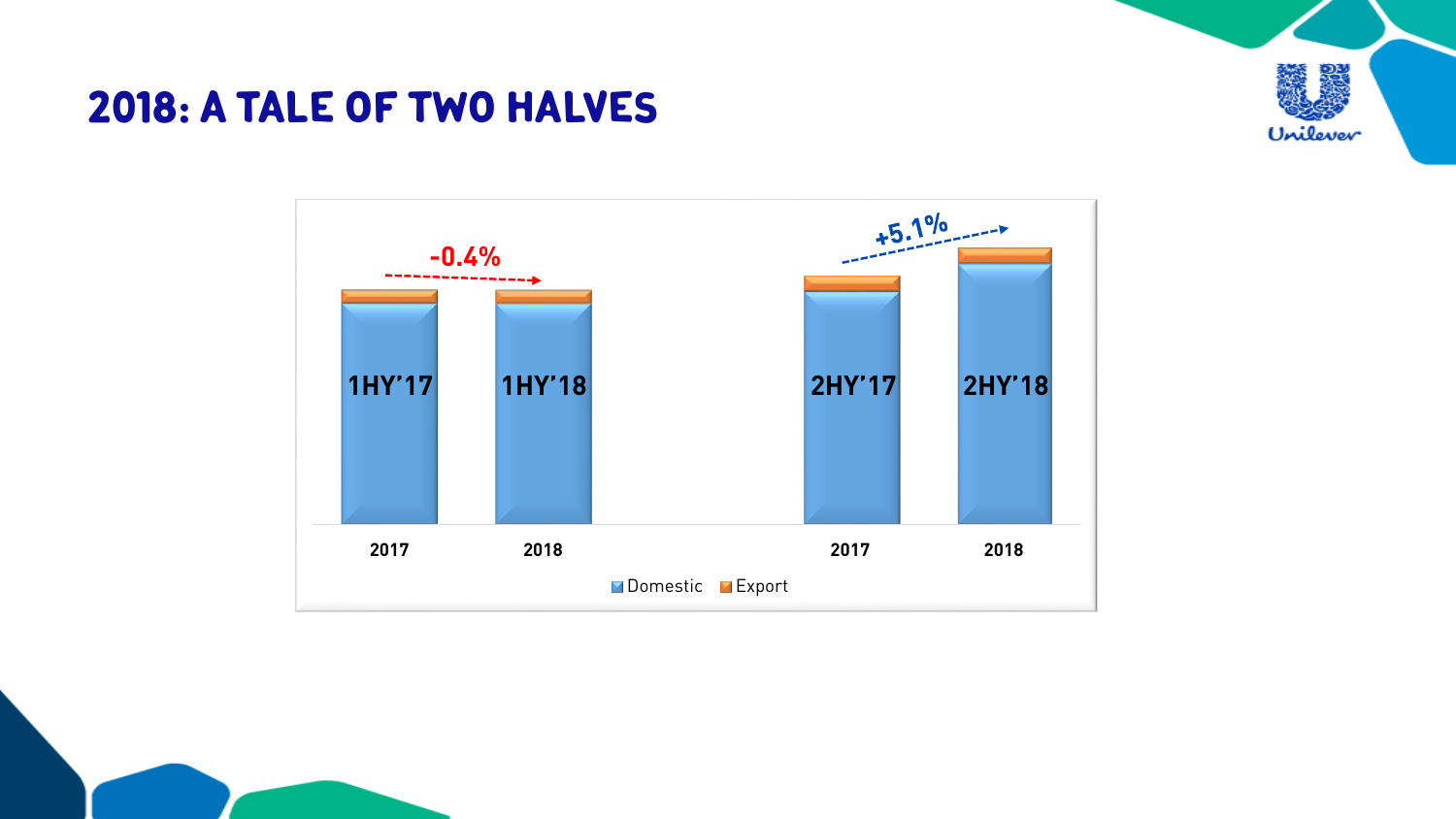### **Q1 2019 RESULT**



**NET SALES** RP **10.7 TRILLION** 

**DOMESTIC SALES GROWTH 4.9%\*)\*\*)**

11

\*) USG exclude Spreads sales \*\*) Domestic sales account for 95% of sales





### **BASIC EARNING PER SHARE** RP **229**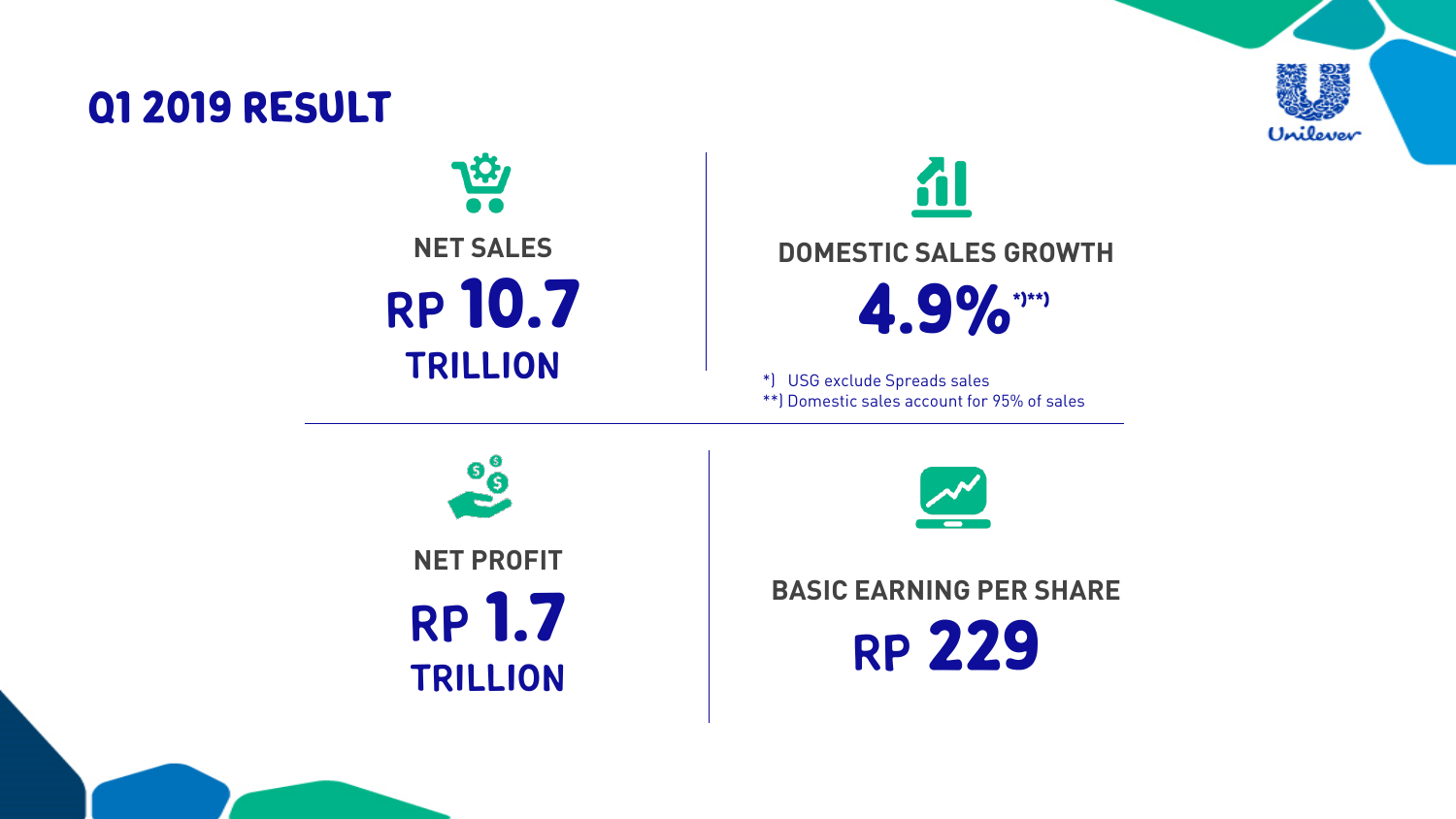### **Q1 2019 SEGMENT INFORMATION**